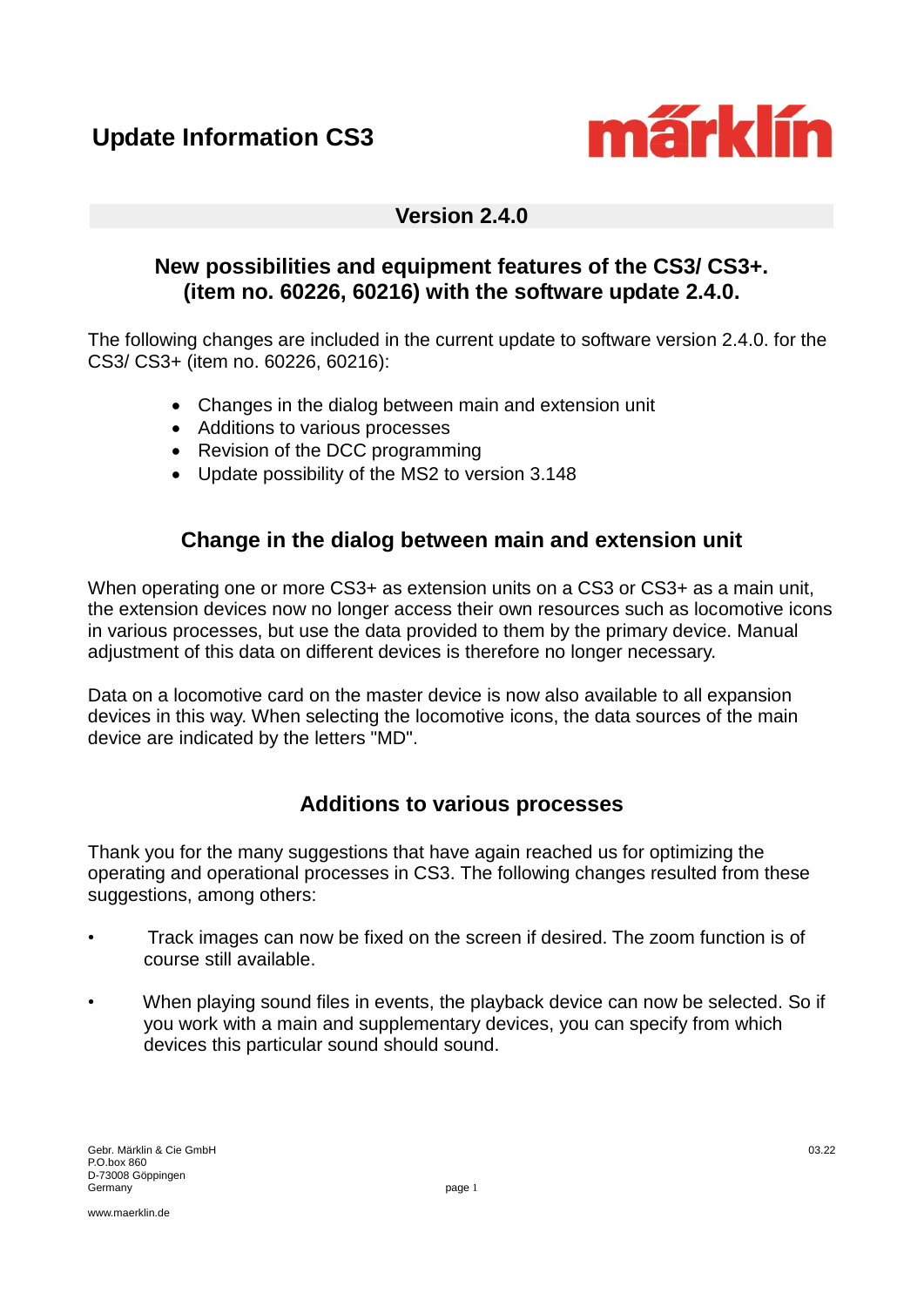# **Update Information CS3**



- In the filter option for locomotives, it is now also possible to select by "Driving" and "Standing".
- Locomotive cards can now also be used on the expansion units to register new locomotives. The data is then stored in the main unit.
- The help function of the CS3 has been extended. If tutorial videos are available for a help topic, the help function now displays a QR code at this point, which can be filmed with the camera function of a smartphone or tablet and then starts the corresponding video on this device, provided that this device has a connection to the Internet.

# **Revision of the DCC programming**

The following changes were implemented in the DCC programming:

- When opening the configuration menu, the CVs are no longer read out automatically. This can be triggered manually by the control panel "Read decoder".
- If a line of a certain CV is selected and this value was not vet read out, then this is made up by the system.
- Before a CV is changed, it is first read out again and thus updated.
- The operation via an optionally connected keyboard has been extended for CV programming.
- Expansion units now use the templates stored on the main unit to program specific decoders.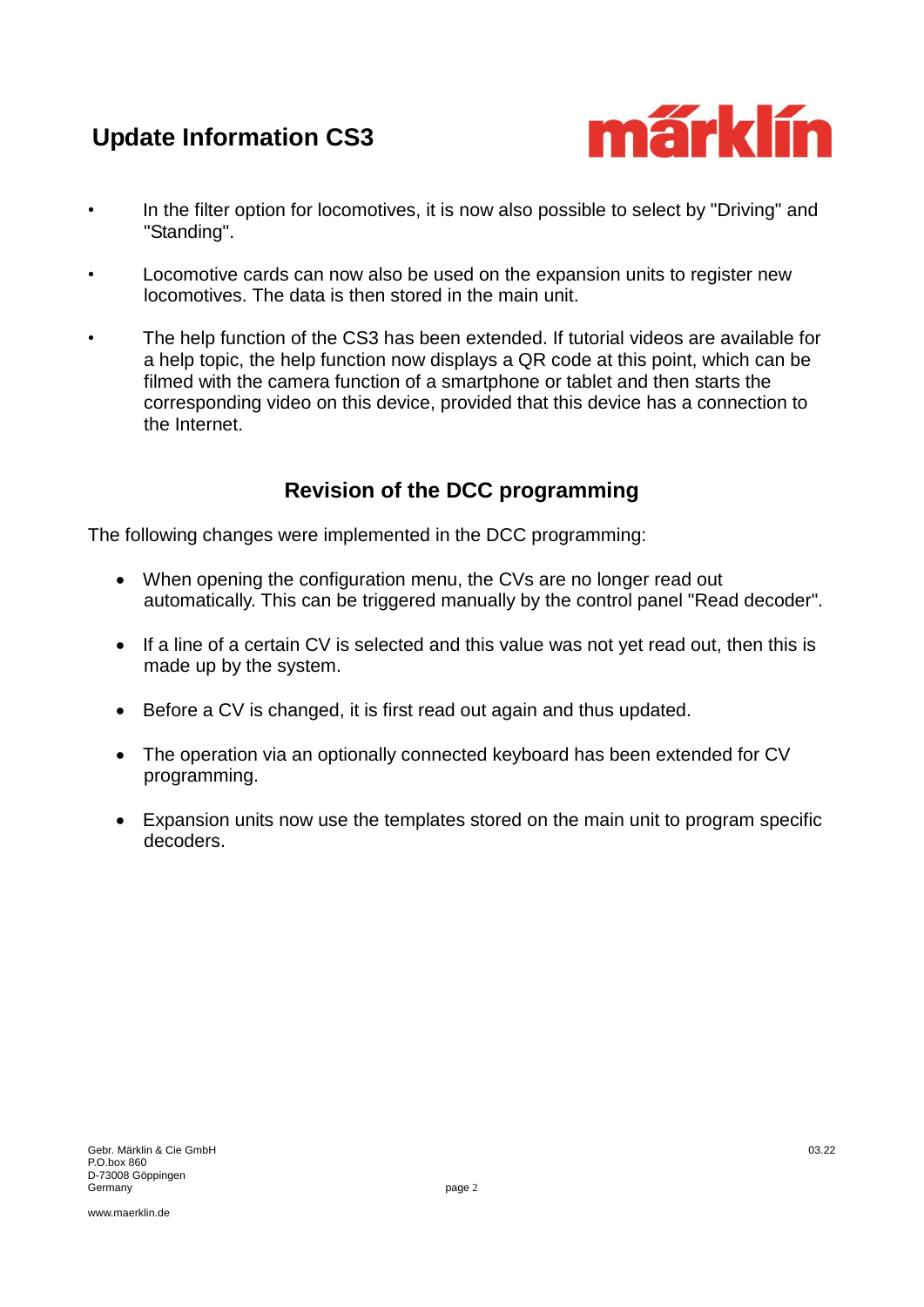**Update Information CS3**



### **Notes on updating the MS2 on the CS3/ CS3+ to version 3.148**

The CS3/ CS3+ with the software version 2.4.0 offers the possibility to update a MS2 from Märklin (60653 or 60657) or from Trix (60950 or 60955) to the latest software version 3.148. Please note the following aspects:

- 1. When you are updating an MS2 on the CS3, only one update process may run at the same time.
- 2. Never try a downgrade at a MS2 to an older version.
- 3. After updating the MS2, the track box (if used) must also be updated to the latest version. This version is then located on the MS2 and can be uploaded via this device.
- 4. A MS2 can also be updated via another MS2 that already has the latest software version stored. To do this, both devices are connected to a connection box that already has the latest software version. Please do not use an MS II- Hub 60122 for this update at the connection box.
- 5. If there are several MS2 on one system, all devices need the same software level.

#### **Procedure for updating an MS2 with the CS3/ CS3+ (60216 / 60226)**

Note: Depending on the hardware and software versions of the MS2, the update may take between 5 and 15 minutes.

Please complete the following steps for an update of the MS2 on the CS3 one after the other. In the following, we assume that an operational CS3/ CS3+ with software version 2.4.0. is available.

- 1. Connect MS2 to CS3/ CS3+.
- 2. Open the "system" menu. The MS2 logs on there in the MS2 submenu. A red dot indicates that an update is available for this MS2. Please select this MS2.
- 3. Start the update with the MS2 symbol on the right side of the CS3/ CS3+ and confirm the message with the check mark.
- 4. During the update the screen of the MS2 remains dark. After the transfer of the